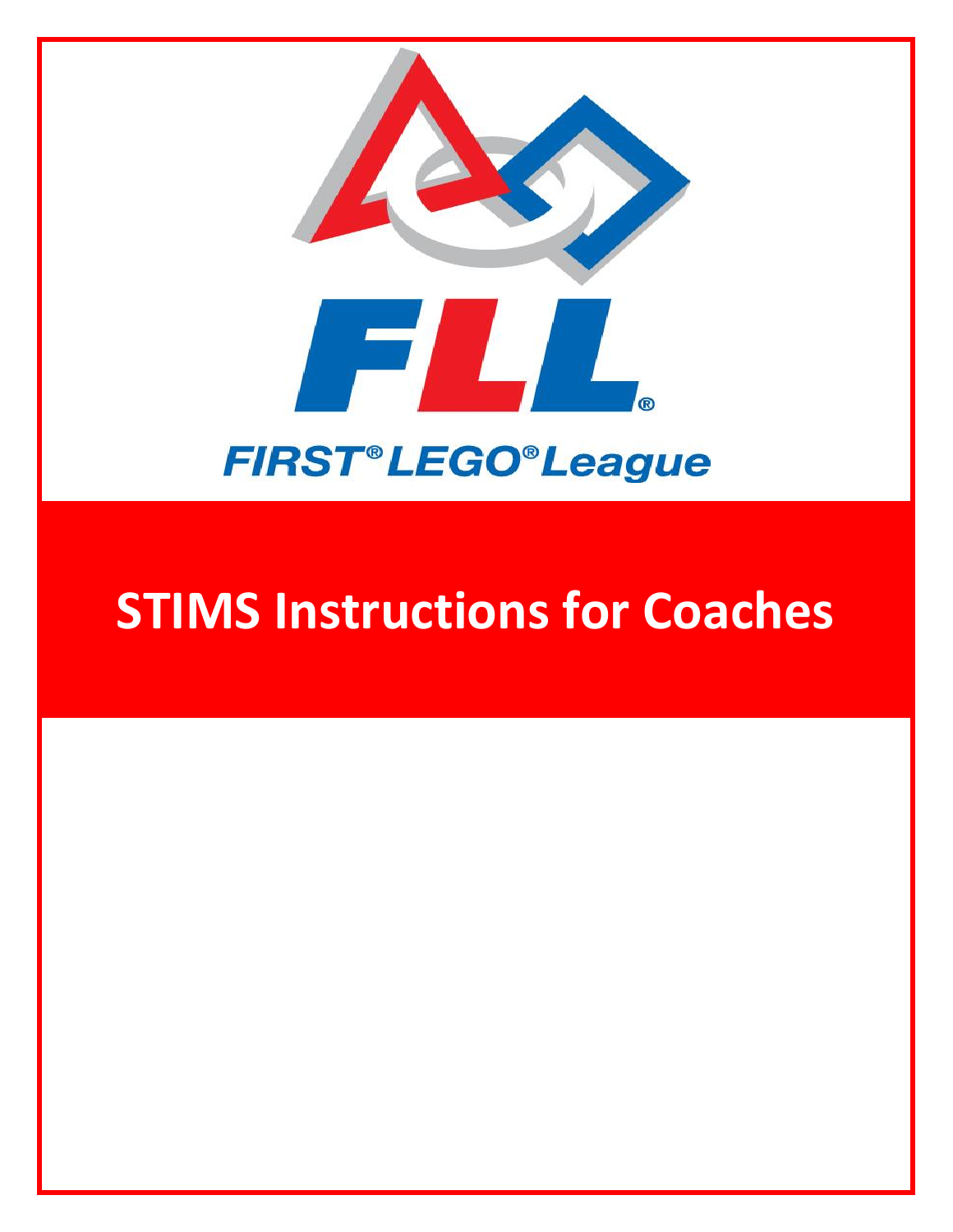## **Navigate to the TIMS (Team Information Management System) homepage:**

<https://my.usfirst.org/fll/tims/site.lasso>



**Once you click "Edit Team Profile" you will be brought to the TIMS login homepage.**

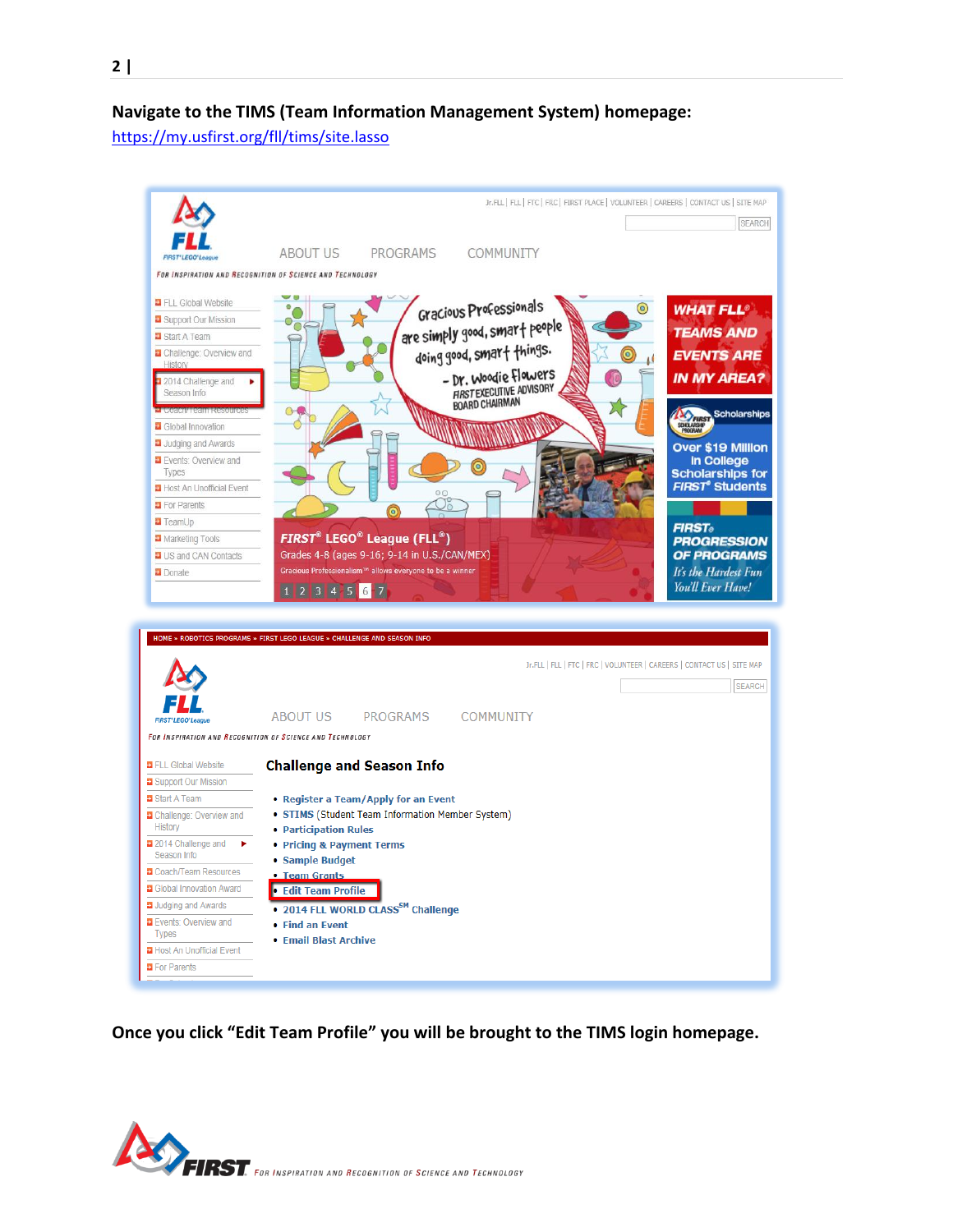**Once you log into your FLL TIMS account, you will be brought to your FLL Dashboard. Click on the "Team Summary" button next to the team you would like to view.** 

|                                   | THE MIND!"                                                                                      |                                  |                         |                          |
|-----------------------------------|-------------------------------------------------------------------------------------------------|----------------------------------|-------------------------|--------------------------|
| My FLL Dashboard                  |                                                                                                 | $\triangleright$ Edit My Profile | н                       | Log Out   Ask A Question |
| <b>Required Agreements</b>        |                                                                                                 |                                  |                         |                          |
| Policy / Document                 |                                                                                                 |                                  | <b>Status</b>           | Action                   |
| <b>Youth Protection Policy</b>    |                                                                                                 |                                  | <b>Passed</b>           |                          |
| 2015 FIRST Consent & Release Form |                                                                                                 |                                  | Accepted                | ▶ View                   |
|                                   |                                                                                                 |                                  |                         |                          |
| <b>Pending Invitations</b>        |                                                                                                 |                                  |                         |                          |
| <b>Invited Role</b>               | <b>Team Number</b>                                                                              | <b>Team Name</b>                 |                         | Action                   |
|                                   | (You do not have any pending invitations)                                                       |                                  |                         |                          |
|                                   | Teams I Can Administer as a Purchaser, Main (Lead Coach 1), or Alternate (Lead Coach 2) Contact |                                  |                         |                          |
| <b>Team Number</b>                | Organizations                                                                                   | <b>Team Name</b>                 |                         | Action                   |
| 19                                | Glenn & Neighborhood Group                                                                      |                                  | Test Team 100           | ▶ Team Summary           |
| 23                                | boy scouts & Family Friends & HOME SCHOOL                                                       |                                  | <b>Fat Cat Bots</b>     | ▶ Team Summary           |
| 25                                | ALEXANDRIA AVENUE ELEMENTARY                                                                    |                                  | <b>Zombie Bots</b>      | ▶ Team Summary           |
| 49                                | We don't have one                                                                               | Team                             | <b>Betsy's FLL Test</b> | ▶ Team Summary           |
| 57                                | ELMS ROAD ELEMENTARY SCHOOL & Flint Country Day<br>School & Family Friends                      | <b>LEGO my</b><br><b>EGGO</b>    |                         | ▶ Team Summary           |
| 110                               | COOPERATIVE MIDDLE SCHOOL                                                                       | <b>TEST</b> team                 |                         | ▶ Team Summary           |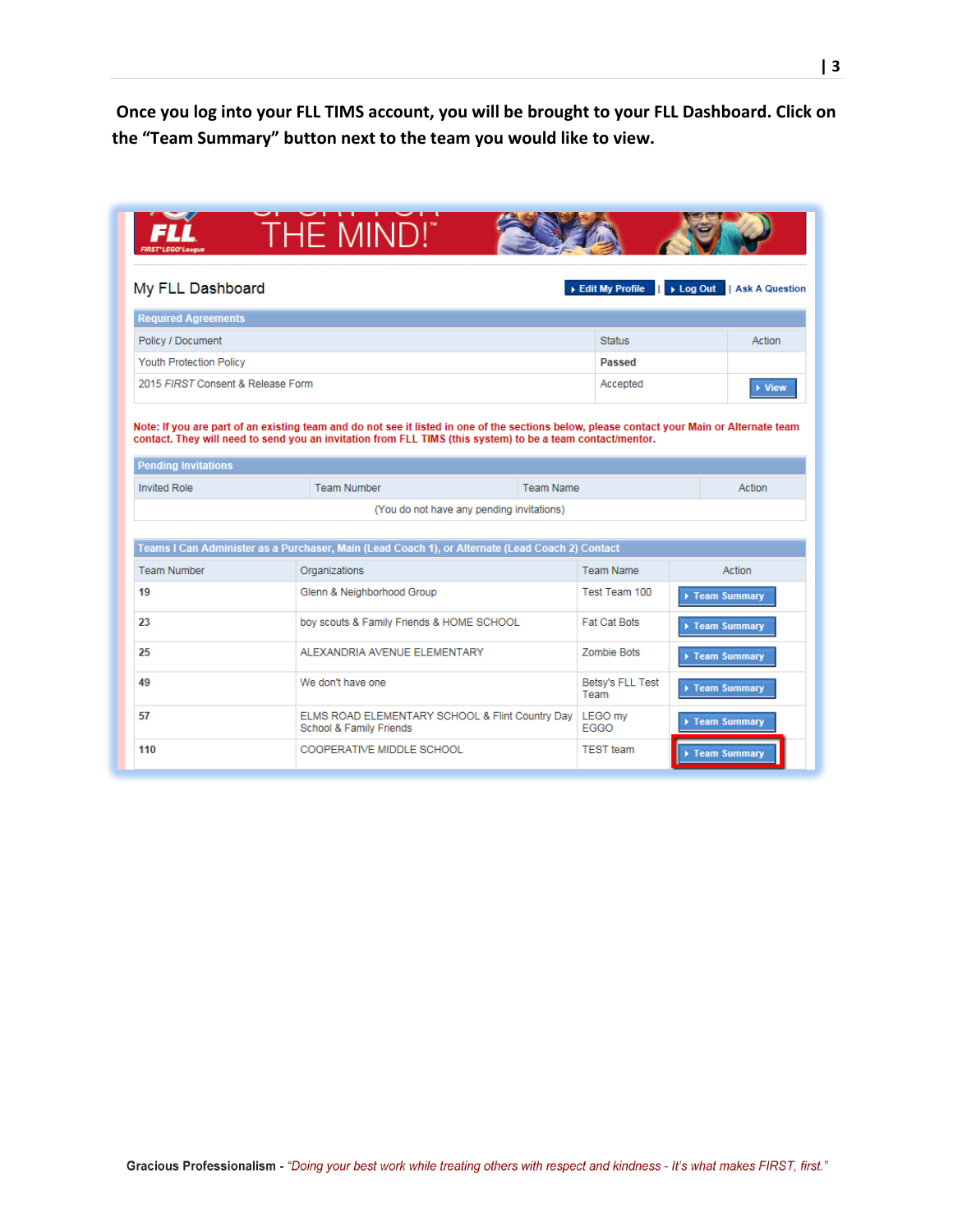#### **Once you are on the Team Summary page, scroll down to the section labeled "Team Roster"**

| <b>Team Roster</b>                              | Open Apr 05, 2014 Noon EDT - Apr 15, 2015 Noon EDT                                                                                                                                                                                                                                                                                                                                                                                                                                                                                                                                                                                                                                                                                                                                                                 |    |               | <b>Back to top</b> |
|-------------------------------------------------|--------------------------------------------------------------------------------------------------------------------------------------------------------------------------------------------------------------------------------------------------------------------------------------------------------------------------------------------------------------------------------------------------------------------------------------------------------------------------------------------------------------------------------------------------------------------------------------------------------------------------------------------------------------------------------------------------------------------------------------------------------------------------------------------------------------------|----|---------------|--------------------|
| roster and attend the event.<br>of January 1st. | FIRST requires youth team members to register and complete the consent and release form to<br>attend events. To start the registration process, please click on "invite parents" below and enter the<br>parent email address. The parent will receive an automated email detailing how to register their<br>child. Once the parent has completed registration, you will receive a notice that the child has<br>applied to the team. Click accept, and the child's information should appear under "Youth Team<br>Members" section below. Remember, you must bring a copy of the team roster with you to events.<br>All team members must complete registration and consent and release to be listed on your team<br>Team Members must be 8 years old by January 1st of the current season, and no older than 14 as |    |               |                    |
| Required Information                            | Summary                                                                                                                                                                                                                                                                                                                                                                                                                                                                                                                                                                                                                                                                                                                                                                                                            | 1. | <b>Status</b> | Action             |
| <b>Invite Parents</b>                           | $\overline{?}$                                                                                                                                                                                                                                                                                                                                                                                                                                                                                                                                                                                                                                                                                                                                                                                                     |    |               |                    |
| <b>Youth Team</b><br><b>Members</b>             | 11 Youth Team Members Applied<br>$\overline{2}$<br>2.                                                                                                                                                                                                                                                                                                                                                                                                                                                                                                                                                                                                                                                                                                                                                              |    | x             | <b>Edit/View</b>   |
| <b>Team Roster</b>                              | You MUST bring a printed Team Roster and any<br>paper consent forms to your:<br>1. Kickoff Location<br>2. ALL Events<br>Click here for more information.                                                                                                                                                                                                                                                                                                                                                                                                                                                                                                                                                                                                                                                           | 3. |               |                    |
|                                                 |                                                                                                                                                                                                                                                                                                                                                                                                                                                                                                                                                                                                                                                                                                                                                                                                                    |    |               |                    |

- 1.  $\vert$  You will be able to invite parents onto the team so that they can complete their child's consent and release form electronically. You must know the parent's e-mail address in order to send out the invitation.
- The Edit/view button of the Youth Team Members section allows you to see if a parent has applied to your team on a student's behalf and to accept/deny their application. 2.
- By clicking on "View" you will be able to view a complete list of parent/student information from those who have been accepted onto your team. You will be able to print your team roster and see which consent forms are currently incomplete. 3.

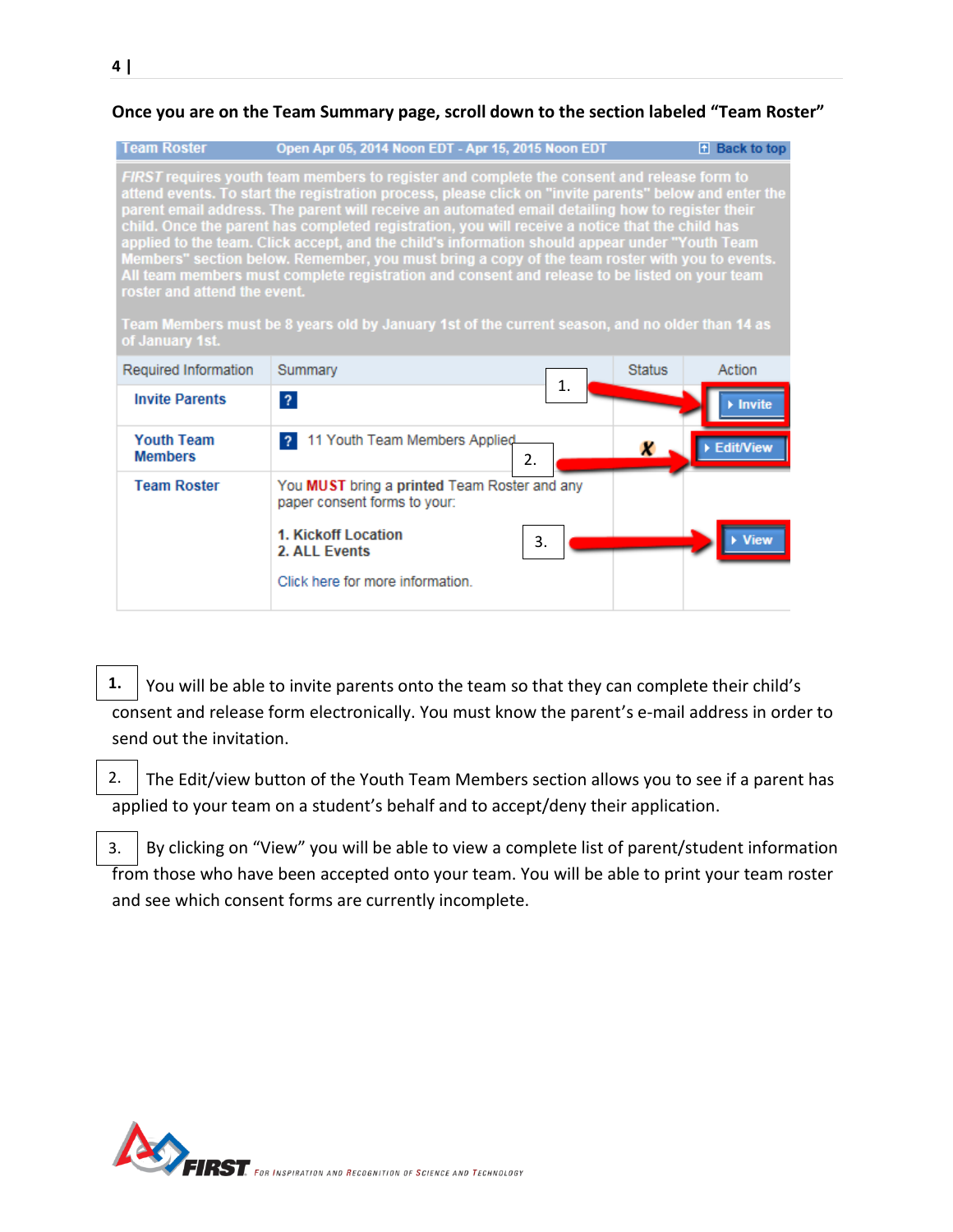**1. Inviting parents onto your team to complete student's electronic Consent and Release form.** 

| <b>Team Roster</b>                              | Open Apr 05, 2014 Noon EDT - Apr 15, 2015 Noon EDT                                                                                                                                                                                                                                                                                                                                                                                                                                                                                                                                                                                                                                                                                                                                                                 |               | <b>Back to top</b> |
|-------------------------------------------------|--------------------------------------------------------------------------------------------------------------------------------------------------------------------------------------------------------------------------------------------------------------------------------------------------------------------------------------------------------------------------------------------------------------------------------------------------------------------------------------------------------------------------------------------------------------------------------------------------------------------------------------------------------------------------------------------------------------------------------------------------------------------------------------------------------------------|---------------|--------------------|
| roster and attend the event.<br>of January 1st. | FIRST requires youth team members to register and complete the consent and release form to<br>attend events. To start the registration process, please click on "invite parents" below and enter the<br>parent email address. The parent will receive an automated email detailing how to register their<br>child. Once the parent has completed registration, you will receive a notice that the child has<br>applied to the team. Click accept, and the child's information should appear under "Youth Team<br>Members" section below. Remember, you must bring a copy of the team roster with you to events.<br>All team members must complete registration and consent and release to be listed on your team<br>Team Members must be 8 years old by January 1st of the current season, and no older than 14 as |               |                    |
| Required Information                            | Summary                                                                                                                                                                                                                                                                                                                                                                                                                                                                                                                                                                                                                                                                                                                                                                                                            | <b>Status</b> | Action             |
| <b>Invite Parents</b>                           | $\overline{2}$                                                                                                                                                                                                                                                                                                                                                                                                                                                                                                                                                                                                                                                                                                                                                                                                     |               | Invite             |
| <b>Youth Team</b><br><b>Members</b>             | $\overline{2}$<br>11 Youth Team Members Applied                                                                                                                                                                                                                                                                                                                                                                                                                                                                                                                                                                                                                                                                                                                                                                    | x             | ▶ Edit/View        |
| <b>Team Roster</b>                              | You MUST bring a printed Team Roster and any<br>paper consent forms to your:<br>1. Kickoff Location<br>2. ALL Events                                                                                                                                                                                                                                                                                                                                                                                                                                                                                                                                                                                                                                                                                               |               | <b>View</b>        |
|                                                 | Click here for more information                                                                                                                                                                                                                                                                                                                                                                                                                                                                                                                                                                                                                                                                                                                                                                                    |               |                    |

**Scroll down to the "Team Roster" section of your Team Summary page, Click on the "Invite" button.**

| To derive the best FLL experience teams should ideally not have more than ten students\children per team.                                            |       |               |  |  |
|------------------------------------------------------------------------------------------------------------------------------------------------------|-------|---------------|--|--|
| Any teams participating in FLL sponsor events having more than ten students\children are NOT eligible for awards or<br>advancement to tiered events. |       |               |  |  |
| <b>Parent Contact Information</b>                                                                                                                    |       |               |  |  |
|                                                                                                                                                      |       |               |  |  |
| <b>Name</b>                                                                                                                                          | Email | Confirm Email |  |  |

**Once you enter the parent's first and last name and confirm their e-mail address, a system generated e-mail will be sent to that e-mail address allowing them to click on the link provided in the e-mail and complete the process on their end.**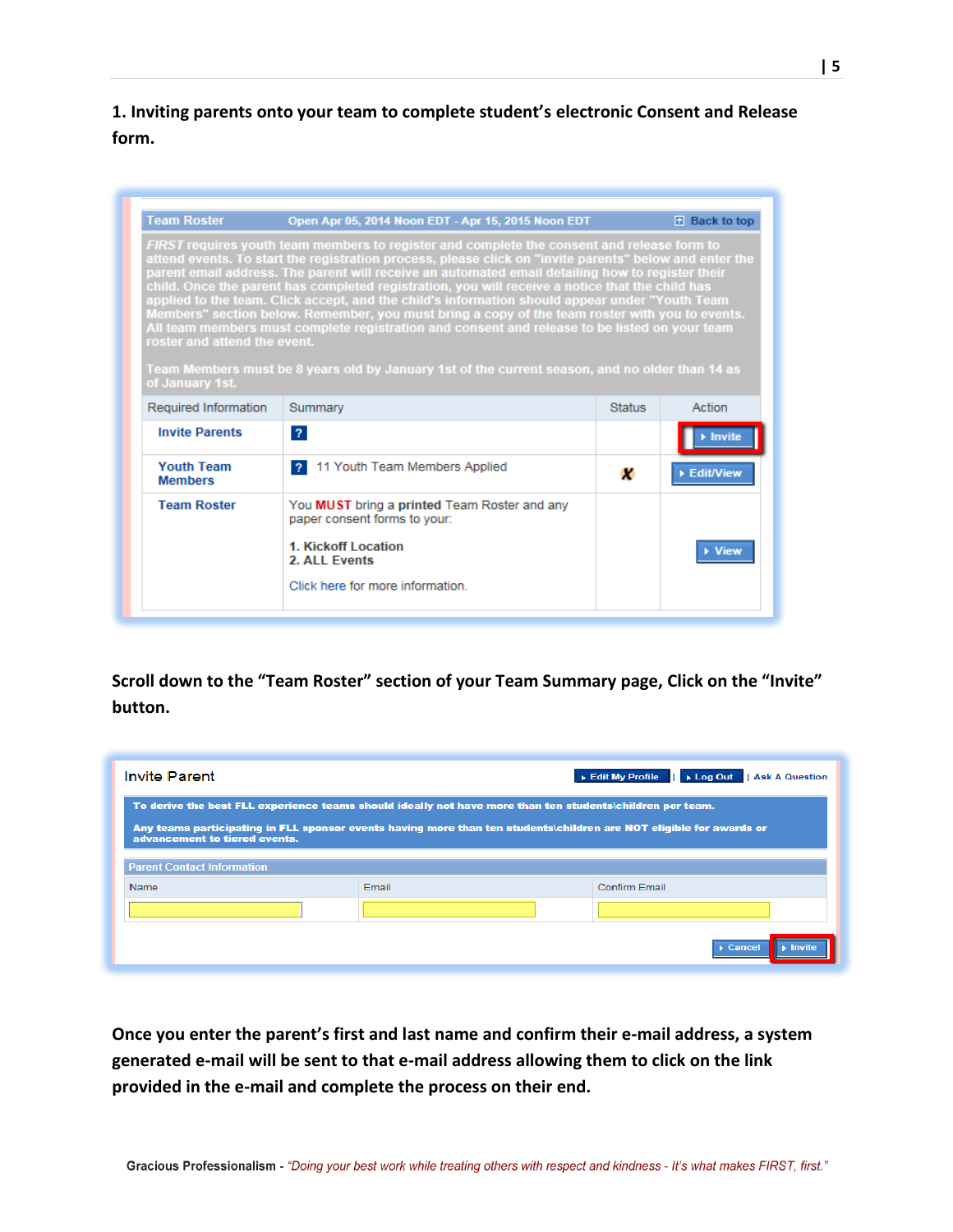**2. By clicking on the "Edit/view" button for the Team section, you will be able to view student/parent information and the status of their electronic consent and release form. You will be able to view and accept parents that have applied to your team on their child's behalf or deny them if you so choose. You will also be able to revoke a team member at any time.** 

**This page is broken up into two sections: "Needs Attention" and "Complete".**

**The section labeled "Complete" will show all parent and team members who have been accepted and have completed the electronic Consent and Release form. The "Needs Attention" section means that the parent has either not completed the students consent form electronically or a parent has applied to your team and you need to click the "Accept" button to accept them.** 

| <b>Student Team Members</b>                                           |                                                   |                                      |                                      |                              |                    |                     |
|-----------------------------------------------------------------------|---------------------------------------------------|--------------------------------------|--------------------------------------|------------------------------|--------------------|---------------------|
| <b>Team Member Name</b>                                               | Parent Name                                       | <b>Consent Form</b><br><b>Status</b> | <b>Consent Form</b><br>Date Complete | Application<br><b>Status</b> | Team<br>Membership | Awards<br>Submitter |
| <b>Needs Attention</b>                                                |                                                   |                                      |                                      |                              |                    |                     |
| 10 martin<br>(contact information hidden)<br>until C&R form accepted) | Sarah Strav<br>sstray@usfirst.org<br>456 456 4565 | Irl<br>omplete                       |                                      | Accepted                     | Revoke             |                     |
| 6 martin<br>(contact information hidden<br>until C&R form accepted)   | Sarah Stray<br>sstray@usfirst.org<br>456 456 4565 | bmplete<br>In                        |                                      | Accepted                     | Revoke             |                     |
| 7 martin<br>(contact information hidden<br>until C&R form accepted)   | Sarah Stray<br>sstray@usfirst.org<br>456.456.4565 | mplete<br>Ind                        |                                      | Accepted                     | Revoke             |                     |
| 11 stray<br>(contact information hidden)<br>until C&R form accepted)  | Sarah Stray<br>sstray@usfirst.org<br>456 456 4565 | mplete<br>Ind                        |                                      | Accepted                     | Revoke             |                     |
| 8 strav<br>(contact information hidden<br>until C&R form accepted)    | Sarah Strav<br>sstray@usfirst.org<br>456 456 4565 | hplete<br>Inco                       |                                      | Accepted                     | Revoke             |                     |
| 9 strav<br>(contact information hidden)<br>until C&R form accepted)   | Sarah Stray<br>sstray@usfirst.org<br>456 456 4565 | holete<br>Inco                       |                                      | Accepted                     | Revoke             |                     |
| Complete                                                              |                                                   |                                      |                                      |                              |                    |                     |
| 4th Martin<br>344.456.1256                                            | Sarah Stray<br>sstray@usfirst.org<br>456.456.4565 | Accepted                             | 10/27/2014                           | Accepted                     | Revoke             |                     |

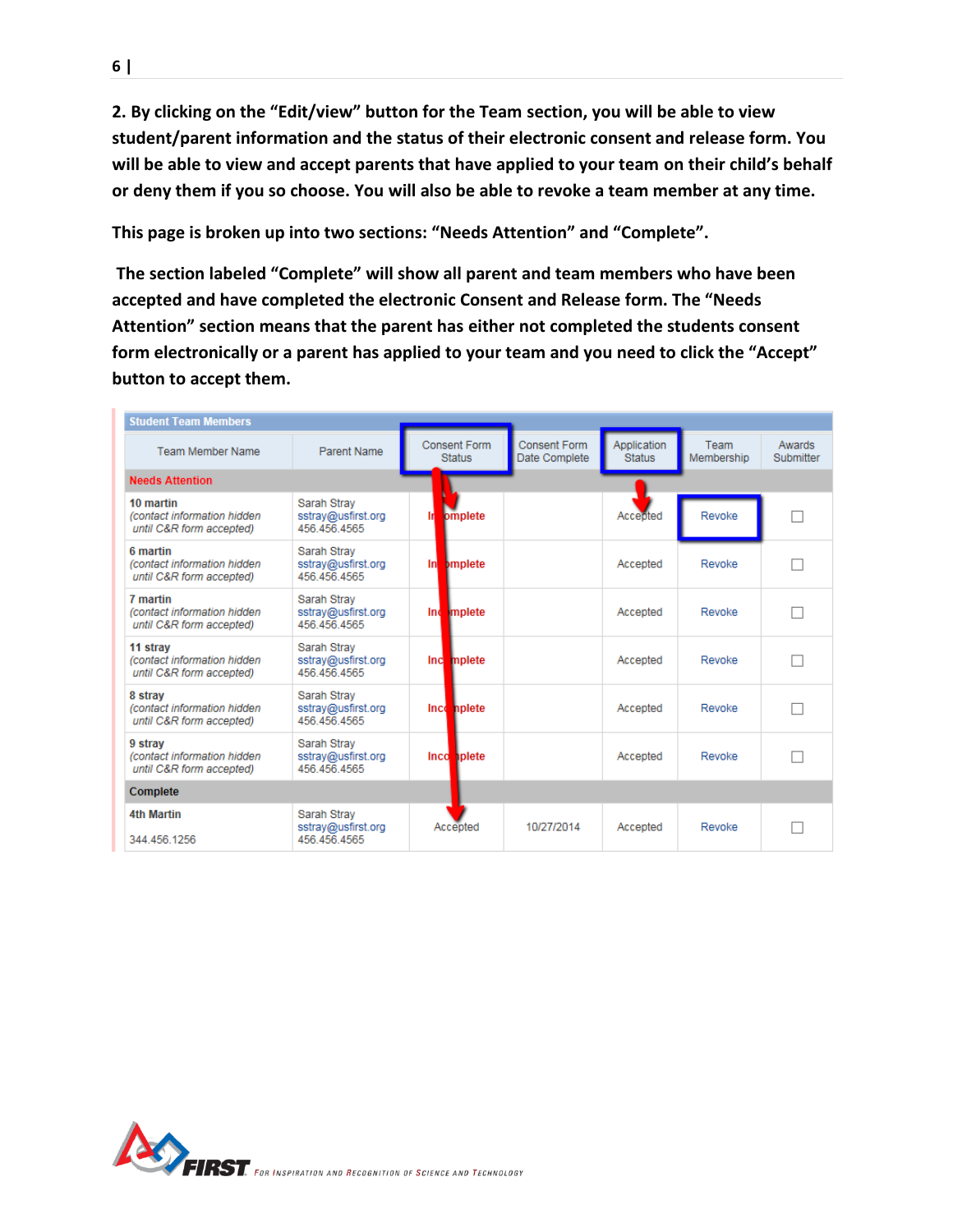### **3. Team Roster**

**You must bring a printed team roster to events to show that students have accepted electronically or pencil them in on the lined portion of the team roster and bring paper copies of student's forms.** 

## **Click on "View" to be brought to the Team Roster.**

| <b>Team Roster</b>                                                                                                                                                                                                                                                                                                                                                                                                                                                                                                                                                                                                                                                                                                                                                                                                                                                    | Open Apr 05, 2014 Noon EDT - Apr 15, 2015 Noon EDT                           |               | <b>Back to top</b>           |  |  |
|-----------------------------------------------------------------------------------------------------------------------------------------------------------------------------------------------------------------------------------------------------------------------------------------------------------------------------------------------------------------------------------------------------------------------------------------------------------------------------------------------------------------------------------------------------------------------------------------------------------------------------------------------------------------------------------------------------------------------------------------------------------------------------------------------------------------------------------------------------------------------|------------------------------------------------------------------------------|---------------|------------------------------|--|--|
| FIRST requires youth team members to register and complete the consent and release form to<br>attend events. To start the registration process, please click on "invite parents" below and enter the<br>parent email address. The parent will receive an automated email detailing how to register their<br>child. Once the parent has completed registration, you will receive a notice that the child has<br>applied to the team. Click accept, and the child's information should appear under "Youth Team<br>Members" section below. Remember, you must bring a copy of the team roster with you to events.<br>All team members must complete registration and consent and release to be listed on your team<br>roster and attend the event.<br>Team Members must be 8 years old by January 1st of the current season, and no older than 14 as<br>of January 1st. |                                                                              |               |                              |  |  |
| Required Information                                                                                                                                                                                                                                                                                                                                                                                                                                                                                                                                                                                                                                                                                                                                                                                                                                                  | Summary                                                                      | <b>Status</b> | Action                       |  |  |
| <b>Invite Parents</b>                                                                                                                                                                                                                                                                                                                                                                                                                                                                                                                                                                                                                                                                                                                                                                                                                                                 | $\overline{2}$                                                               |               | $\blacktriangleright$ Invite |  |  |
| <b>Youth Team</b><br><b>Members</b>                                                                                                                                                                                                                                                                                                                                                                                                                                                                                                                                                                                                                                                                                                                                                                                                                                   | 11 Youth Team Members Applied<br>$\overline{2}$                              | X             | ▶ Edit/View                  |  |  |
| <b>Team Roster</b>                                                                                                                                                                                                                                                                                                                                                                                                                                                                                                                                                                                                                                                                                                                                                                                                                                                    | You MUST bring a printed Team Roster and any<br>paper consent forms to your: |               |                              |  |  |
|                                                                                                                                                                                                                                                                                                                                                                                                                                                                                                                                                                                                                                                                                                                                                                                                                                                                       | 1. Kickoff Location<br>2. ALL Events                                         |               |                              |  |  |
|                                                                                                                                                                                                                                                                                                                                                                                                                                                                                                                                                                                                                                                                                                                                                                                                                                                                       | Click here for more information.                                             |               |                              |  |  |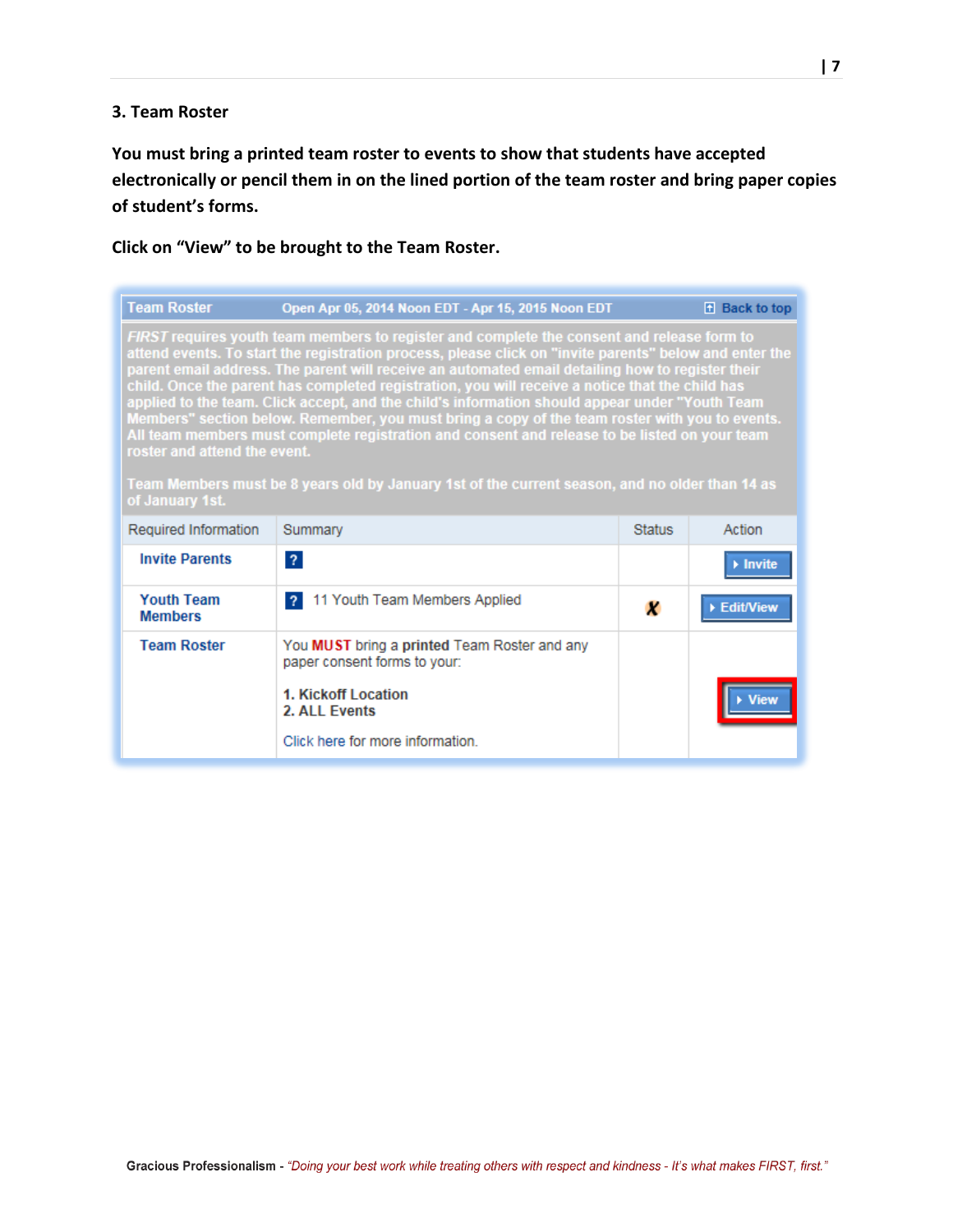**On the upper right-hand corner of the Team Roster page, click on "Printable Roster". This will bring you to a print friendly copy of your team roster. You will be able to click "Print" on the left-hand side of the page.**

| ▶ Printable Roster          |                                           |                      |                    |                           |                                      |                                      |
|-----------------------------|-------------------------------------------|----------------------|--------------------|---------------------------|--------------------------------------|--------------------------------------|
| <b>Team Information</b>     |                                           |                      |                    |                           |                                      |                                      |
| Season:                     |                                           | 2014                 |                    |                           |                                      |                                      |
| Program:                    |                                           | <b>FLL</b>           |                    |                           |                                      |                                      |
| Team Number:                |                                           | 110                  |                    |                           |                                      |                                      |
| Team Name:                  |                                           | <b>TEST</b> team     |                    |                           |                                      |                                      |
| Team Location:              |                                           | Exeter, NH 03833 USA |                    |                           |                                      |                                      |
|                             | <b>Main &amp; Alternate Team Contacts</b> |                      |                    |                           |                                      |                                      |
| Role                        | Name                                      |                      | Phone              | Email                     | <b>Consent Form</b><br><b>Status</b> | <b>Consent Form</b><br>Date Complete |
| Main                        | <b>Kathy Vachon</b>                       | w: 603-666-3906 x474 |                    | kvachon@usfirst.org       | Accepted                             | 03/26/2014                           |
| Alternate                   | <b>Ashley Sleath</b>                      | w: 603-860-9735      |                    | asleath@usfirst.org       | Accepted                             | 03/26/2014                           |
|                             | <b>Mentors &amp; Other Team Contacts</b>  |                      |                    |                           |                                      |                                      |
| Role                        | Name                                      |                      | Phone              | Email                     | <b>Consent Form</b><br><b>Status</b> | <b>Consent Form</b><br>Date Complete |
| Purchaser                   | <b>Sarah Stray</b>                        | W: 603-666-3906 x228 |                    | sstray@usfirst.org        | Accepted                             | 05/01/2014                           |
| <b>Student Team Members</b> |                                           |                      |                    |                           |                                      |                                      |
| Role                        | <b>Team Member Name</b>                   |                      | Parent Name        | <b>Application Status</b> | <b>Consent Form</b><br><b>Status</b> | <b>Consent Form</b><br>Date Complete |
| Student                     | 10 martin                                 |                      | Sarah Stray        | Accepted                  | <b>X</b> Incomplete                  |                                      |
| Student                     | 6 martin                                  |                      |                    | Accepted                  | <b>X</b> Incomplete                  |                                      |
| Student                     | 7 martin                                  |                      |                    | Accepted                  | <b>X</b> Incomplete                  |                                      |
| Student                     | 11 stray                                  |                      |                    | Accepted                  | X Incomplete                         |                                      |
| Ohiolant                    | 0 atenu                                   |                      | <b>Darah Otrau</b> |                           | 67                                   |                                      |